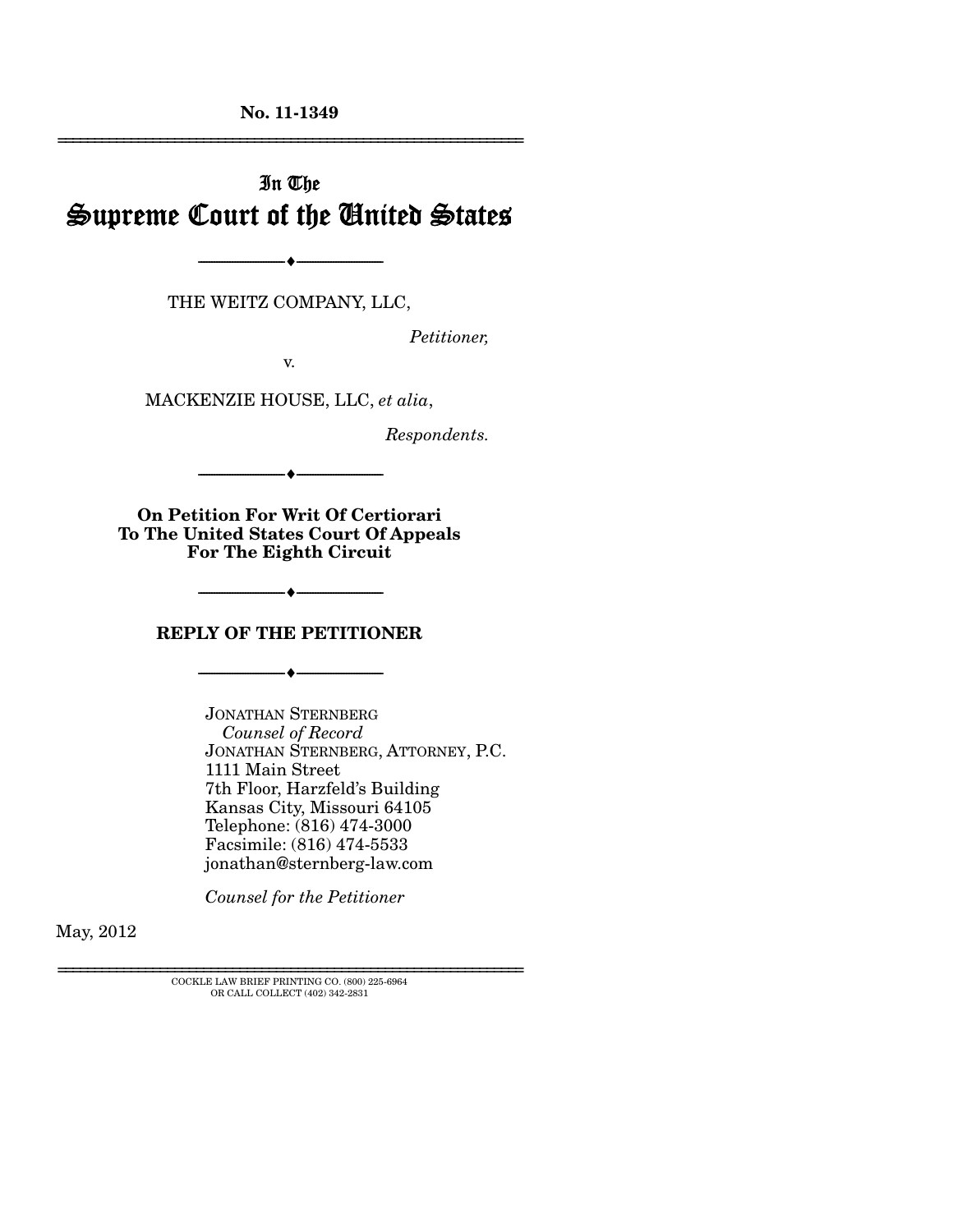# TABLE OF CONTENTS

# Page

|                                                                                                                                                                        | ı  |
|------------------------------------------------------------------------------------------------------------------------------------------------------------------------|----|
|                                                                                                                                                                        | 11 |
|                                                                                                                                                                        | 1  |
| A. The Eighth Circuit disagreed with MH<br>and the district court, holding Moore v.<br>Bd. of Regents, 115 S.W. 6 (Mo. 1908),<br>was on point but discarding it anyway | 2  |
| B. Moore is on point, as the Eighth Circuit                                                                                                                            | 4  |
| The new authorities MH raises are in-<br>$\mathbf{C}$                                                                                                                  | 7  |
|                                                                                                                                                                        |    |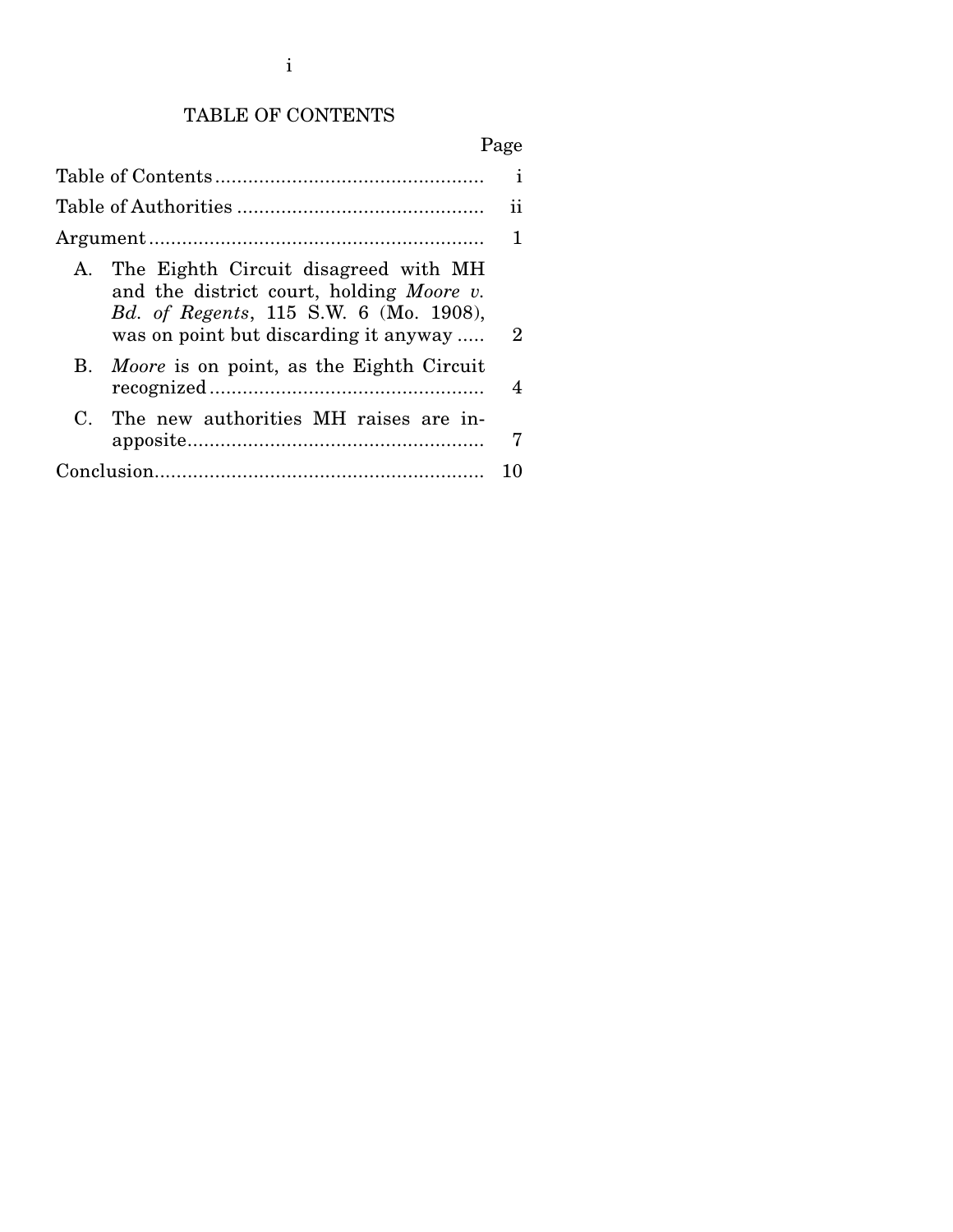### TABLE OF AUTHORITIES

### Page

### CASES:

| B.B. v. Continental Ins. Co., 8 F.3d 1288 (8th                                                                                                                                                                                                                                                                                     |  |
|------------------------------------------------------------------------------------------------------------------------------------------------------------------------------------------------------------------------------------------------------------------------------------------------------------------------------------|--|
| Bernhardt v. Polygraphic Co. of Am., Inc., 350                                                                                                                                                                                                                                                                                     |  |
| Bogan v. Gen. Motors Corp., 500 F.3d 828 (8th                                                                                                                                                                                                                                                                                      |  |
| Continental Cas. Co. v. Advance Terrazzo &<br>Tile Co., 462 F.3d 1002 (8th Cir. 2006)7, 8                                                                                                                                                                                                                                          |  |
|                                                                                                                                                                                                                                                                                                                                    |  |
| Delta Air Lines v. McDonnell Douglas Corp.,                                                                                                                                                                                                                                                                                        |  |
| Erie R.R. Co. v. Tompkins, 304 U.S. 64 (1938)passim                                                                                                                                                                                                                                                                                |  |
| Gilstrap v. Amtrak, 998 F.2d 559 (8th Cir. 1993)  4, 9                                                                                                                                                                                                                                                                             |  |
| Hardy v. Loon Mtn. Recreation Corp., 276 F.3d                                                                                                                                                                                                                                                                                      |  |
|                                                                                                                                                                                                                                                                                                                                    |  |
|                                                                                                                                                                                                                                                                                                                                    |  |
| Jackson v. Anchor Packing Co., 994 F.2d 1295                                                                                                                                                                                                                                                                                       |  |
| Maschka v. Genuine Parts Co., 122 F.3d 566                                                                                                                                                                                                                                                                                         |  |
| Minn. Supply Co. v. Raymond Corp., 472 F.3d                                                                                                                                                                                                                                                                                        |  |
| $\mathbf{R}$ $\mathbf{R}$ $\mathbf{R}$ $\mathbf{R}$ $\mathbf{R}$ $\mathbf{R}$ $\mathbf{R}$ $\mathbf{R}$ $\mathbf{R}$ $\mathbf{R}$ $\mathbf{R}$ $\mathbf{R}$ $\mathbf{R}$ $\mathbf{R}$ $\mathbf{R}$ $\mathbf{R}$ $\mathbf{R}$ $\mathbf{R}$ $\mathbf{R}$ $\mathbf{R}$ $\mathbf{R}$ $\mathbf{R}$ $\mathbf{R}$ $\mathbf{R}$ $\mathbf{$ |  |

*Moore v. Bd. of Regents*, 115 S.W. 6 (Mo. 1908) ..... *passim*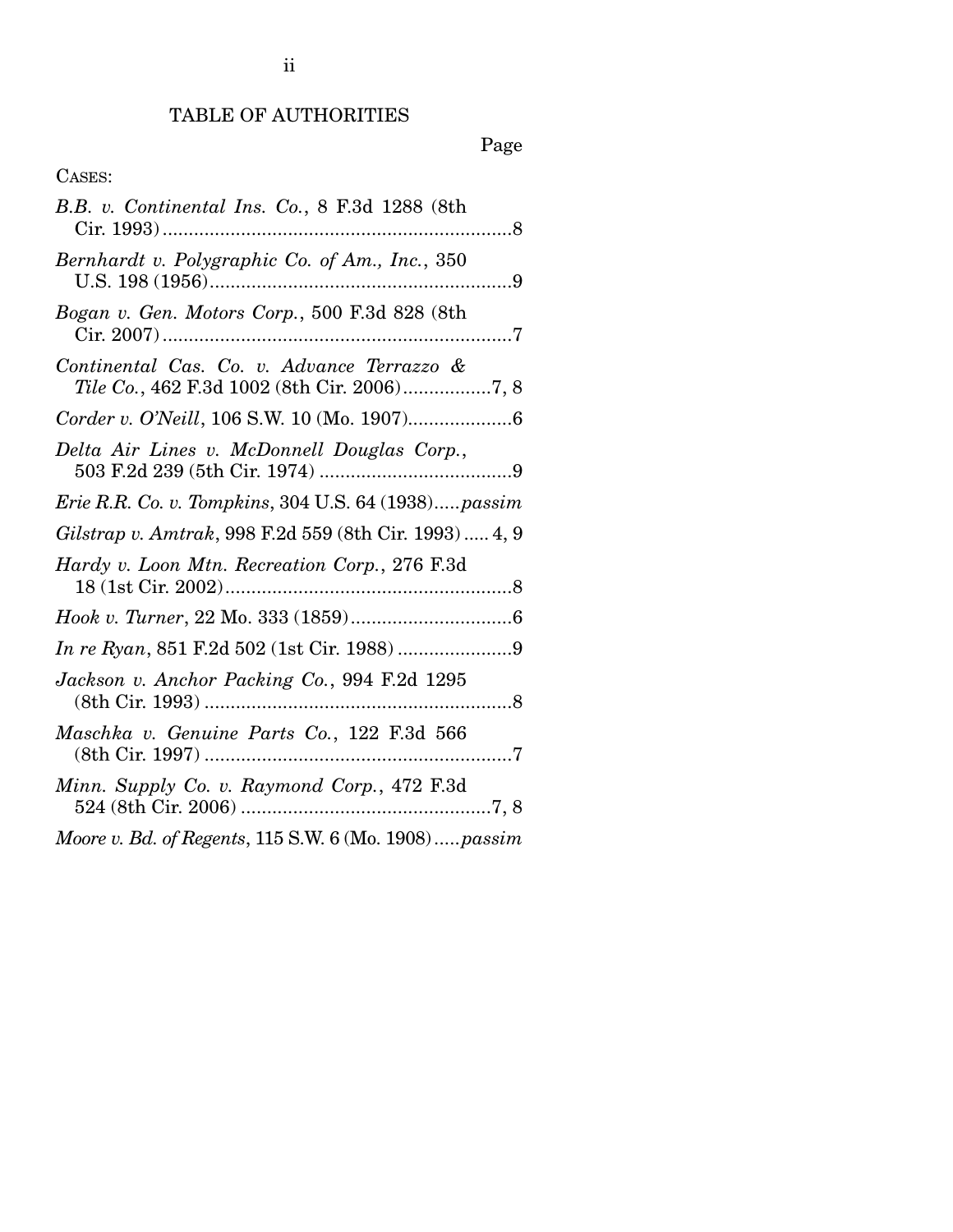### TABLE OF AUTHORITIES – Continued

| Page                                                                                            |
|-------------------------------------------------------------------------------------------------|
| Noonan v. Staples, Inc., 556 F.3d 20 (1st Cir.                                                  |
| Pa. Nat'l Mut. Cas. Ins. Co. v. City of Pine                                                    |
| Six Cos. of Cal. v. Jt. Highway Dist. No. 13, 311                                               |
| Stratford Sch. Dist., S.A.U. #58 v. Empl. Rein-<br>surance Corp., 162 F.3d 718 (1st Cir. 1998)8 |
| Twin River Constr. Co. v. Pub. Water Dist., 653                                                 |
| Ventura v. Titan Sports, Inc., 65 F.3d 725 (8th                                                 |
| Vigortone AG Prods., Inc. v. PM AG Prods., Inc.,                                                |
| <b>OTHER AUTHORITIES:</b>                                                                       |
|                                                                                                 |
| 19 Charles A. Wright, Arthur R. Miller &<br>Edward H. Hooper, FED. PRACTICE AND PRO-            |
| 24 WILLISTON ON CONTRACTS § 65:20 (Supp. 2007)                                                  |

to 4th ed. 1990) .......................................................... 5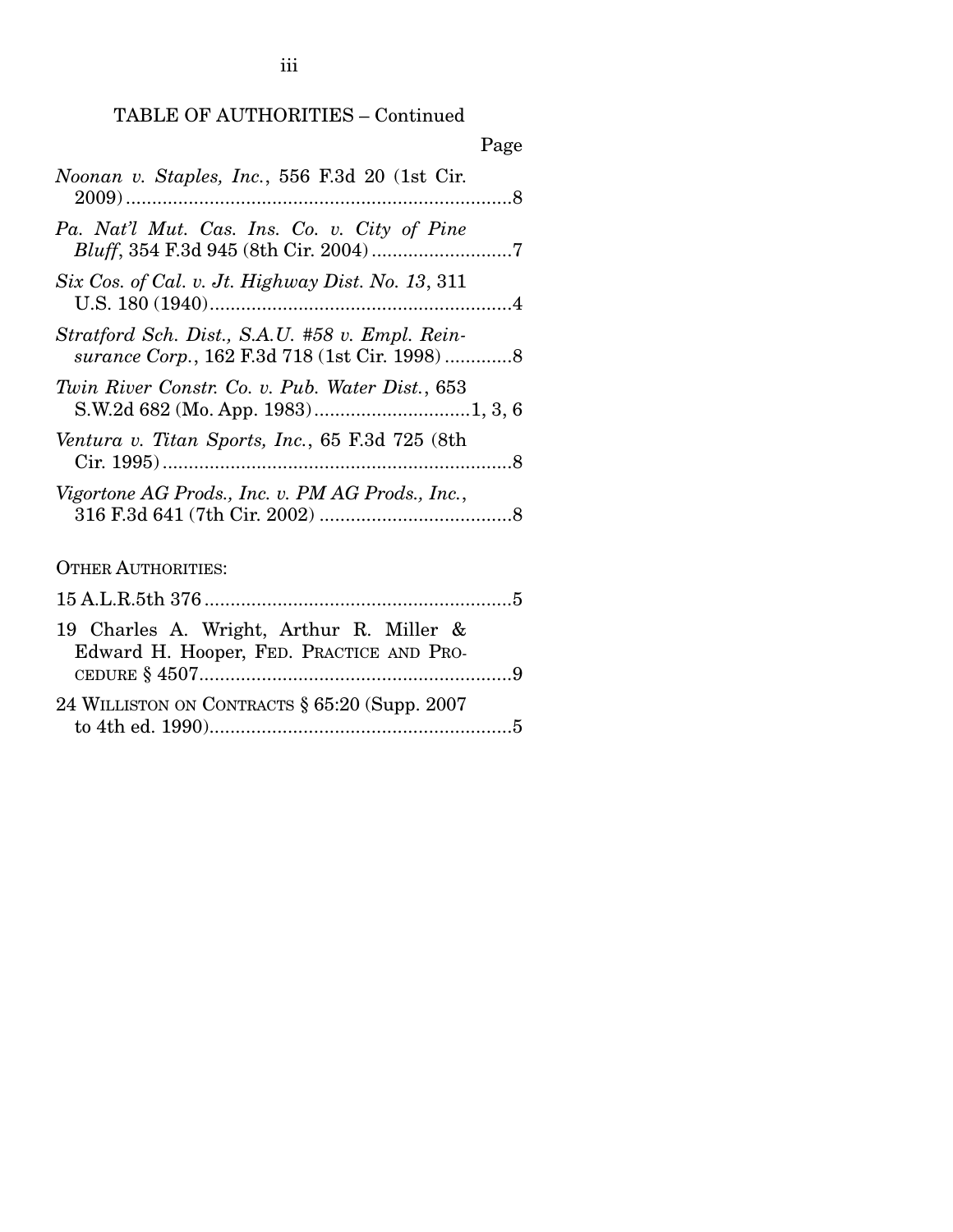Petitioner The Weitz Company, LLC, seeks a writ of certiorari to review whether this Court's longstanding *Erie*<sup>1</sup> jurisprudence permits a federal court sitting in diversity to refuse to follow a state high court decision on an issue of state law unquestioned by any subsequent state authority (Petition i).

 In this case, the Eighth Circuit refused to follow the Supreme Court of Missouri's decision in *Moore v. Bd. of Regents*, 115 S.W. 6 (Mo. 1908), and its progeny, *Twin River Constr. Co. v. Pub. Water Dist.*, 653 S.W.2d 682 (Mo. App. 1983), simply because it questioned the logic of *Moore* and merely speculated that Missouri's highest court today would decide the issue differently (Appendix to Petition 9-11). As Weitz explained in its petition, this conflicts with this Court's longstanding *Erie* jurisprudence, under which neither this Court nor any other federal court ever successfully has overruled a state high court decision in a similar circumstance.

 In their brief in opposition, Respondents MacKenzie House, LLC, and MH Metropolitan, LLC (collectively "MH"), seek to sidestep *Erie*. MH admits *Moore* "discussed the issue of whether and under what circumstances liquidated damages may continue to accrue after a contractor has been terminated" (Brief in Opposition 8). Nonetheless, it primarily argues

<sup>1</sup> *Erie R.R. Co. v. Tompkins*, 304 U.S. 64 (1938)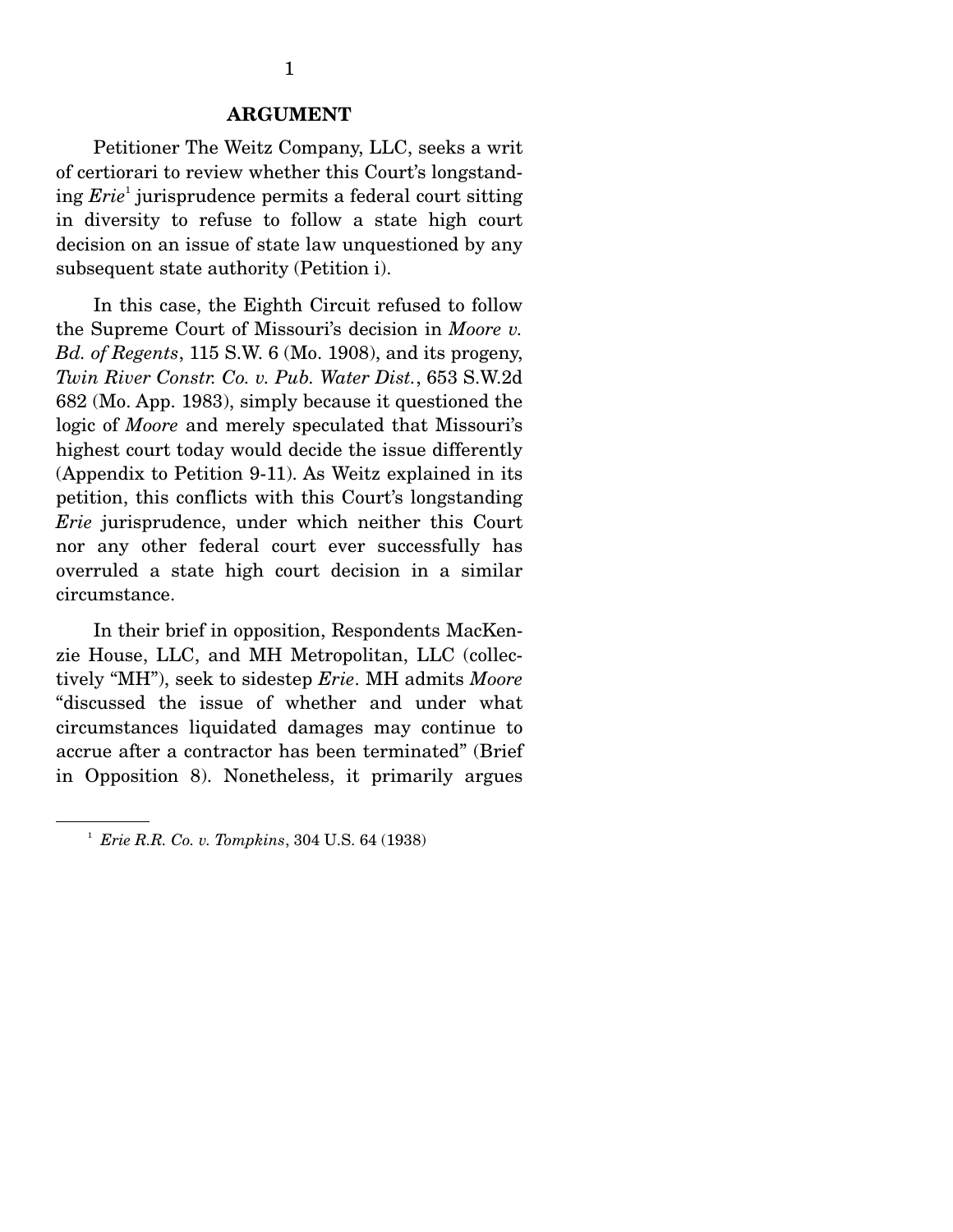*Moore* is "factually distinguishable" and "not 'on point'" and thus the "Eighth Circuit correctly concluded there was no controlling Missouri case law on the issue in dispute" (Opp. 5-6, 10).

 The glaring problem with MH's argument is that, while the district court may have agreed with their contention that *Moore* was not on point, the Eighth Circuit expressly *did not* (App. 9). Rather, the Eighth Circuit stated *Moore did* decide the question at issue (App. 9). It simply did not agree with *Moore*'s logic or result. Given the Eighth Circuit's actual approach to this issue, for the reasons addressed in Weitz's petition the question presented in this case is ripe for a writ of certiorari.

#### **A. The Eighth Circuit disagreed with MH and the district court, holding** *Moore v. Bd. of Regents***, 115 S.W. 6 (Mo. 1908), was on point but discarding it anyway.**

 MH argues that, because the project owner in *Moore* "terminated the contract over two months before the time fixed by the contract" for completion (Opp. 2) (quoting *Moore*, 115 S.W. at 13), *Moore* is "factually distinguishable" from this case and "not 'on point....'" (Opp. 6, 10). Thus, it distills, the "Eighth" Circuit correctly concluded there was no controlling Missouri case law on the issue in dispute" and the decision below "fully comports with the *Erie* doctrine" (Opp. 4-5).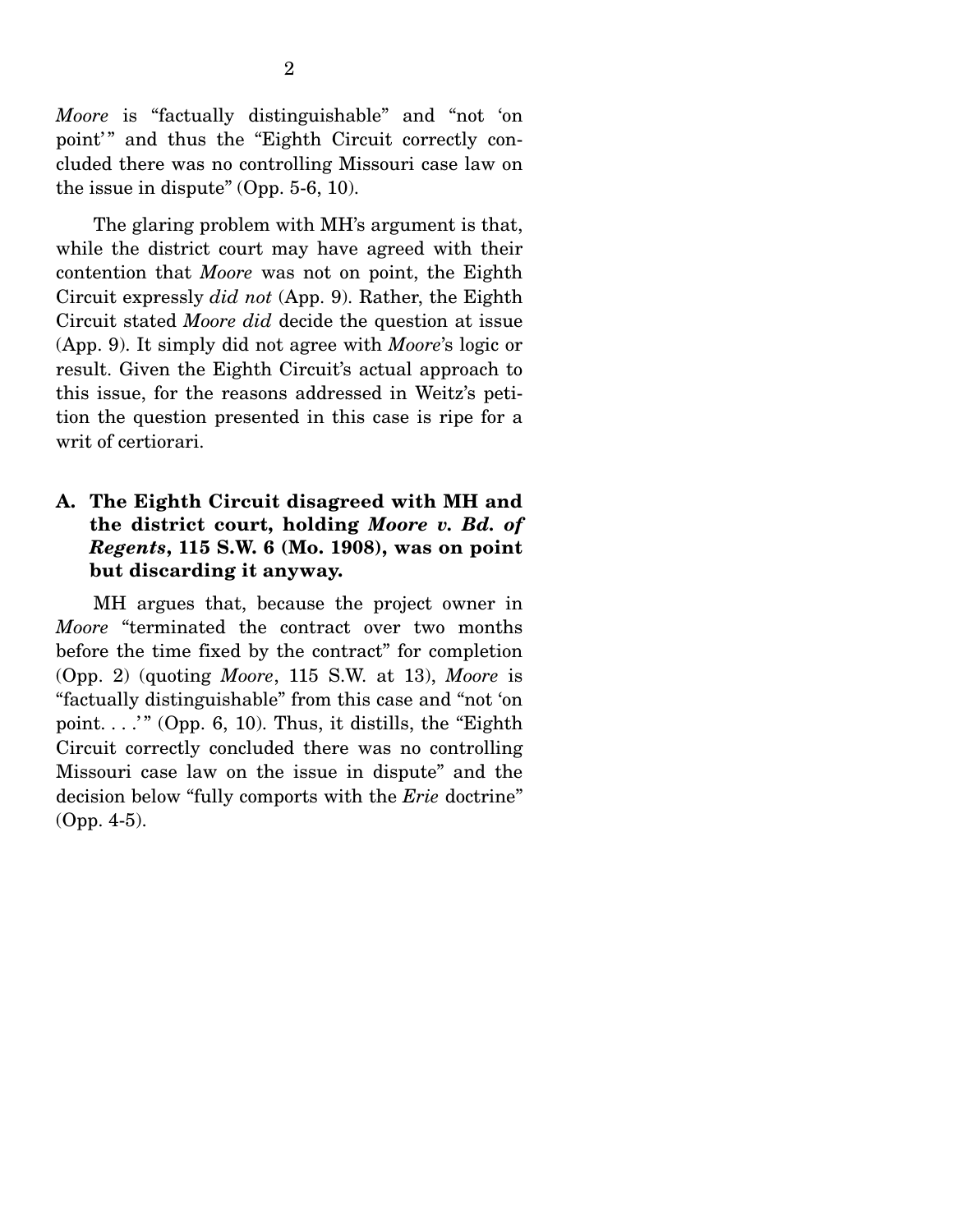While Weitz does not disagree, as it explained in its petition, that this was what the district court's unpublished memorandum held (Pet. 8-10 (citing App. 33-37)), the Eighth Circuit plainly and expressly disagreed (App. 9-11). Tellingly, while MH greatly relies on the district court's order, which it cites throughout its brief (Opp. 7, 10-11, 14), only *once* does it mention any part of the Eighth Circuit's actual holding in the published opinion under review, and even then just the Eighth Circuit's bald conclusion (Opp. 11).

 MH claims without citation that the Eighth Circuit found there was no "Missouri case law on" – "whether liquidated damages under a construction contract can continue beyond the date that a contractor is terminated by the owner" (Opp. 5). Unlike the district court, however, the Eighth Circuit expressly stated *Moore* is "a Missouri Supreme Court decision limiting liquidated damages for construction delay to the time *before* the owner removes the contractor from the project" (App. 9) (emphasis in the original). It also stated that, while states had "divided authorities" on this issue, the Missouri Court of Appeals in *Twin River* had "follow[ed] *Moore*" (App. 10). The court acknowledged there were no subsequent, contrary Missouri authorities (App. 9-11).

 Nonetheless, *purely* because it did not like the logic of *Moore*, citing the *Erie* cases at issue here concerning "persuasive data" and "clear evidence" a state high court today would overrule its prior precedent (but not a single Missouri authority), it held the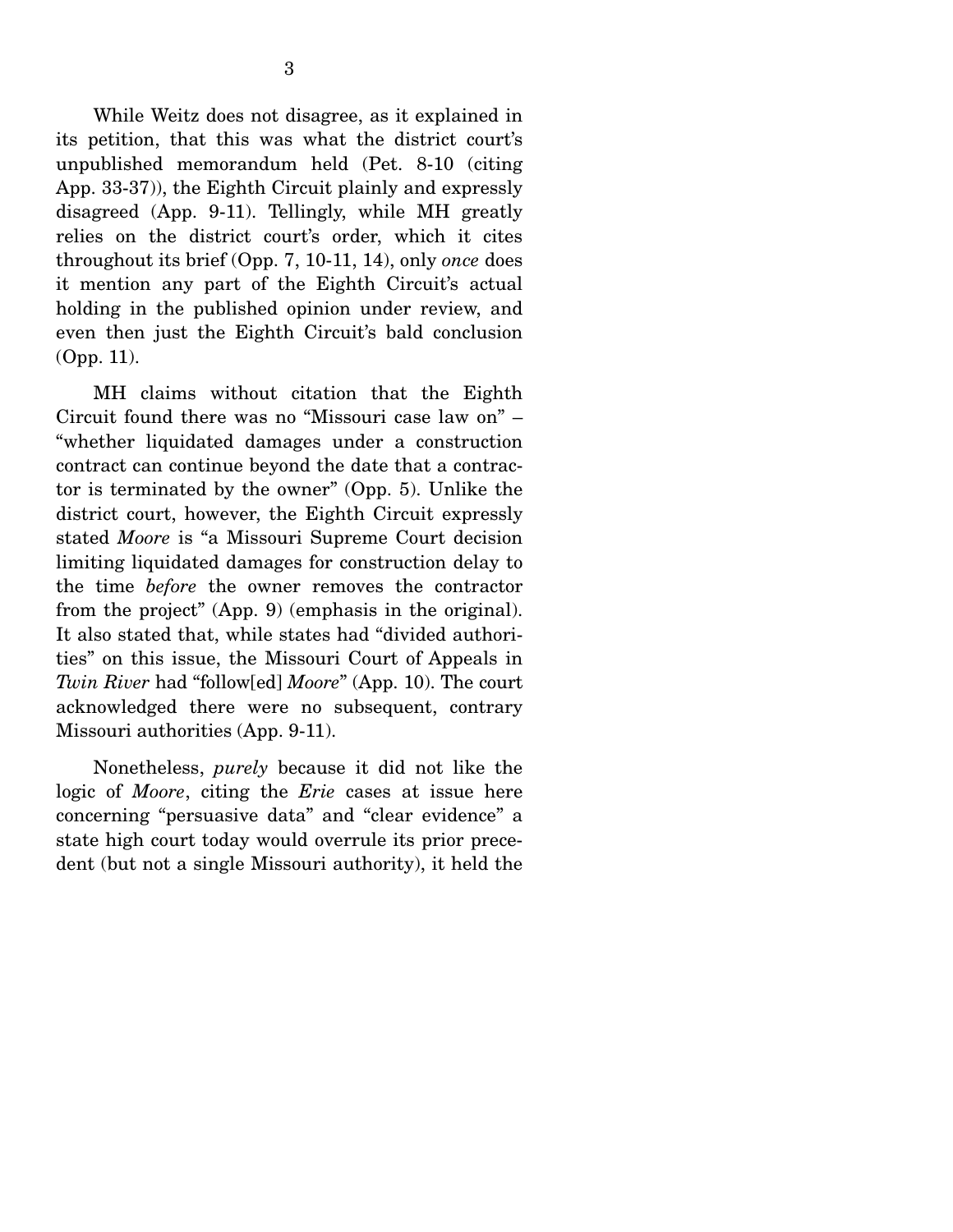Missouri Supreme Court today would overrule *Moore* (App. 11) (citing *Gilstrap v. Amtrak*, 998 F.2d 559 (8th Cir. 1993); *Six Cos. of Cal. v. Jt. Highway Dist. No. 13*, 311 U.S. 180 (1940)).

 Thus, MH is plainly wrong to insist that the Eighth Circuit held "there was no controlling Missouri case law on the issue" (Opp. 5). It therefore is unsurprising that MH barely addresses the Eighth Circuit's actual decision. The holding below simply does not comport with MH's argument as to why it was proper. Whether the Eighth Circuit's discarding of *Moore* in the manner it *actually* did comports with *Erie* warrants certiorari.

#### **B.** *Moore* **is on point, as the Eighth Circuit recognized.**

 MH argues *Moore* is distinguishable and inapplicable to this case because "the facts of *Moore* differed in [a] critical manner from this case" in that, in *Moore*, "the owner terminated the contractor and took over the project more than two months *before* the scheduled completion date" (Opp. 7) (citing *Moore*, 115 S.W. at 13). It also argues *Moore* differed because the contract in that case "conditioned the payment of liquidated damages upon the contractor actually completing the project," whereas the contract here did not (p. 7) (citing *Moore*, 115 S.W. at 13; App. 22-23).

 These are distinctions without a material difference. In *Moore* and the cases from other jurisdictions stating its rule, the fulcrum is not *when* the contract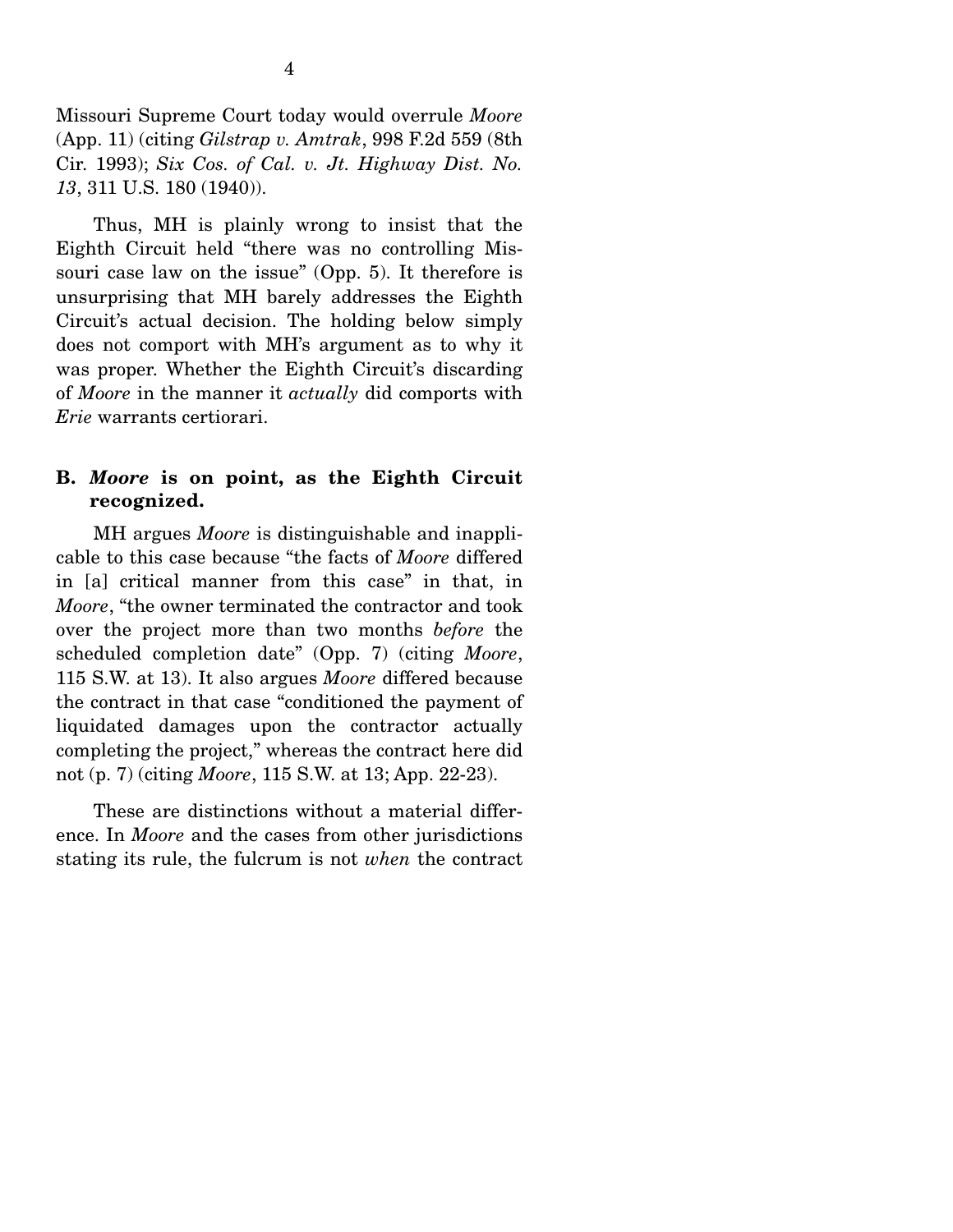terminated, but the fact that it *did* terminate. *See* 15 A.L.R.5th 376; 24 WILLISTON ON CONTRACTS § 65:20 (Supp. 2007 to 4th ed. 1990). The rule is that once the contractor loses control of the ability to complete, as a matter of public policy liquidated delay damages cannot accrue any further. *Id.*

 This rule makes sense. Doubtless, very few owners hiring contractors would be so bold as to claim liquidated delay damages for the period while the owner, itself, controlled the work's completion date. For, the owner then could delay as long as it wanted so as to "rack up" more damages from the terminated contractor.

 Thus, under *Moore*'s rule, whether a project is past its agreed completion date at the time the contractor is terminated is immaterial. $^{2}$  Neither the district court, the Eighth Circuit, nor MH cited any authority from Missouri or any other jurisdictions following the *Moore* rule to show otherwise. Arguably, the circumstances in Moore made for a much stronger case for allowing liquidated damages past the termination date. For, at least the contractor there arguably still was liable for that remaining period between the termination date and the agreed completion date.

<sup>2</sup> MH attacks Weitz for quoting *Moore*'s language that the contractor in that case admitted it had "caused much delay" in the project (Opp. 2, 7). The project in *Moore* was delayed, just not past its contracted completion date. As explained herein, this has no bearing on the analysis in this case, nor did the Eighth Circuit lend it controlling import (App. 9).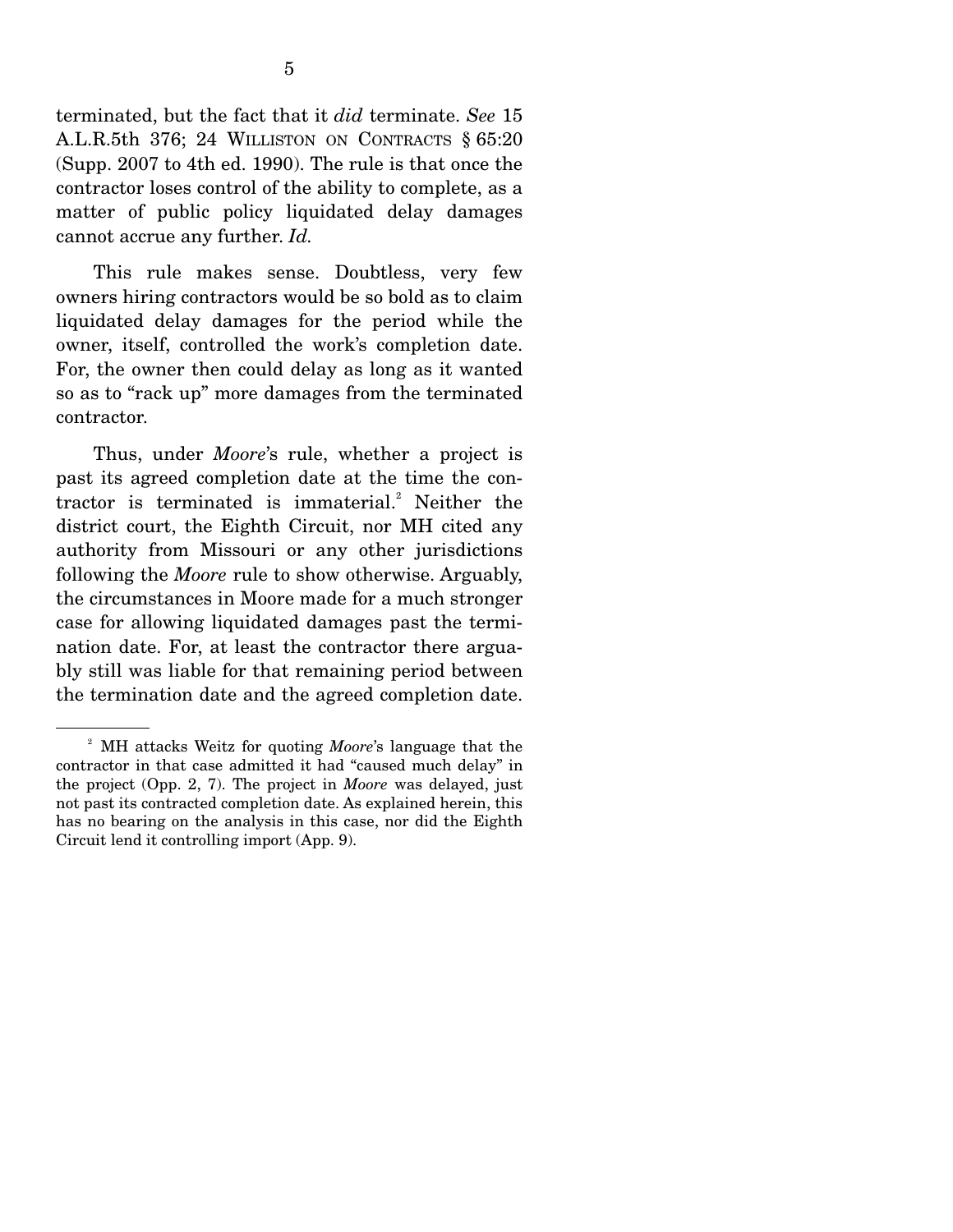Here, however, MH sought liquidated delay damages past *either* date. In applying this rule in truly indistinguishable circumstances, the Missouri Court of Appeals in *Twin River* saw that this question of termination date versus completion date was of no consequence. 653 S.W.2d at 693-94. The crux of the *Moore* rule, as applied in Missouri and every other state adopting it, is whether the contractor retains the ability to control construction. As soon as it does not, as when MH terminated Weitz, the further accrual of liquidated delay damages violates the public policy of the state.

 MH also attempts to show that the law of Missouri had changed since *Moore* to create "a fundamental principle of contract law . . . that a court should not interfere with a party's right to contract, so long as the contract is not illegal, procured by fraud or prohibited as a matter of public policy" (Opp. 8) (citing Missouri cases from the past two decades). But MH neglects to mention that this "fundamental principle" firmly was the law of Missouri at the time *Moore* was decided and, indeed, long before. *See*, *e.g.*, *Corder v. O'Neill*, 106 S.W. 10, 12-13 (Mo. 1907); *Hook v. Turner*, 22 Mo. 333 (1859).

 As the Eighth Circuit recognized, *Moore* held the public policy of Missouri, just as in the other states that have adopted its rule, is that liquidated damages for construction delay are limited "to the time *before*  the owner removes the contractor from the project" (App. 9). The Missouri Court of Appeals applied this policy in *Twin River* to reverse post-removal liquidated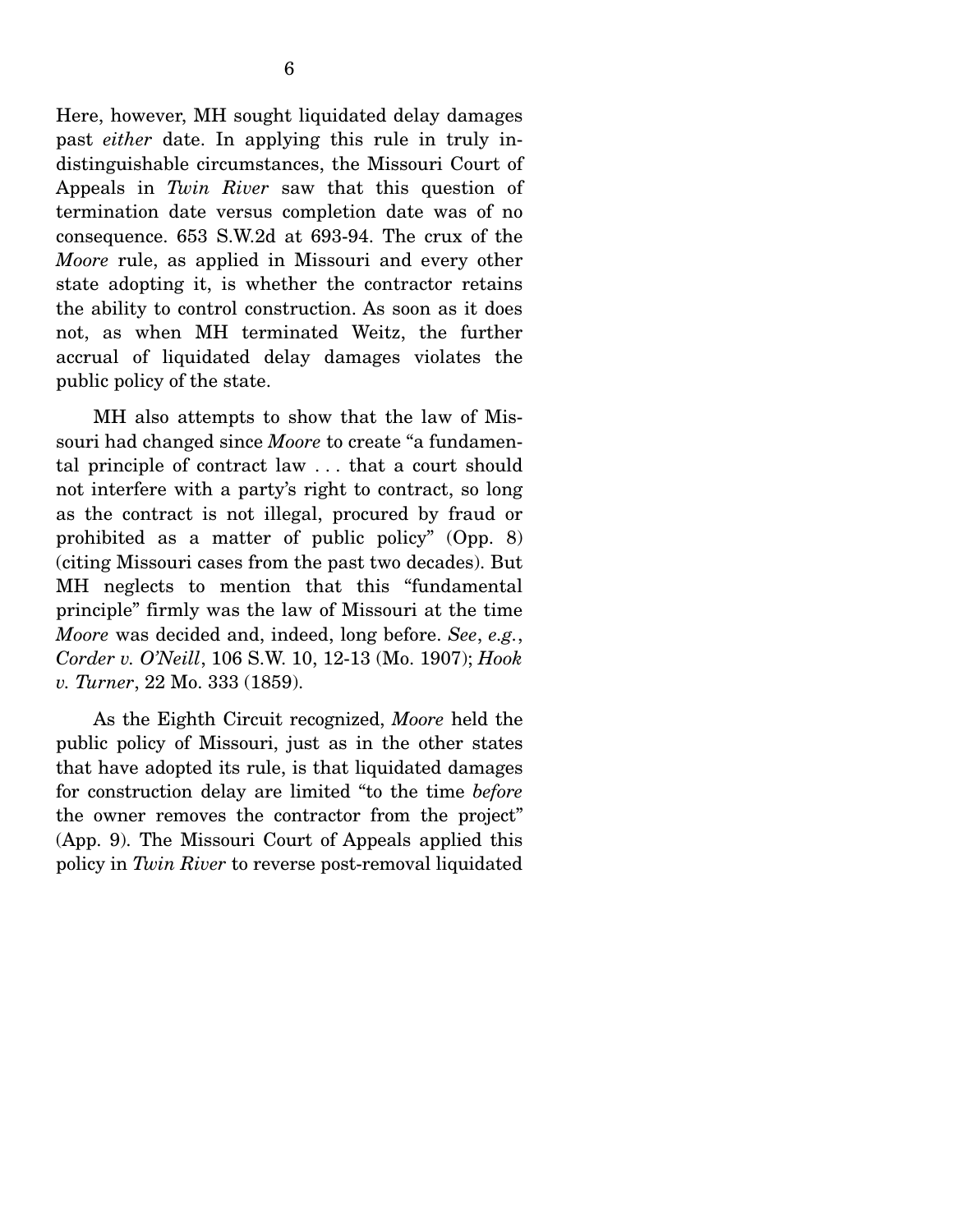delay damages in indistinguishable circumstances from those here. But for the Eighth Circuit's decision, this plainly is the law of Missouri. As such, whether the *Erie* doctrine allowed the Eighth Circuit to discard this existing, unquestioned Missouri law warrants certiorari.

#### **C. The new authorities MH raises are inapposite.**

 MH cites five Eighth Circuit cases to show the decision below comports with the circuit's existing law governing the application of state court decisions under *Erie* (Opp. 11): *Bogan v. Gen. Motors Corp.*, 500 F.3d 828, 831 (8th Cir. 2007); *Minn. Supply Co. v. Raymond Corp.*, 472 F.3d 524, 534 (8th Cir. 2006); *Continental Cas. Co. v. Advance Terrazzo & Tile Co.*, 462 F.3d 1002, 1007 (8th Cir. 2006); *Pa. Nat'l Mut. Cas. Ins. Co. v. City of Pine Bluff*, 354 F.3d 945, 952 (8th Cir. 2004); *Maschka v. Genuine Parts Co.*, 122 F.3d 566, 573 (8th Cir. 1997).

 Weitz already addressed *Bogan*, *Pa. Nat'l*, and *Maschka* in its petition, explaining these decisions addressed situations unlike this case in which there truly was *no* state decision addressing the law at issue (*Pa. Nat'l*, *Maschka*) or in which a state's highest court had overruled previous intermediate decisions (*Bogan*) (Pet. 17-18, 20-21). *Minn. Supply* and *Continental* are similarly inapposite. Neither discarded an older, unquestioned state high court decision on point without citing any subsequent, contrary state law. In *Minn. Supply*, after discussing the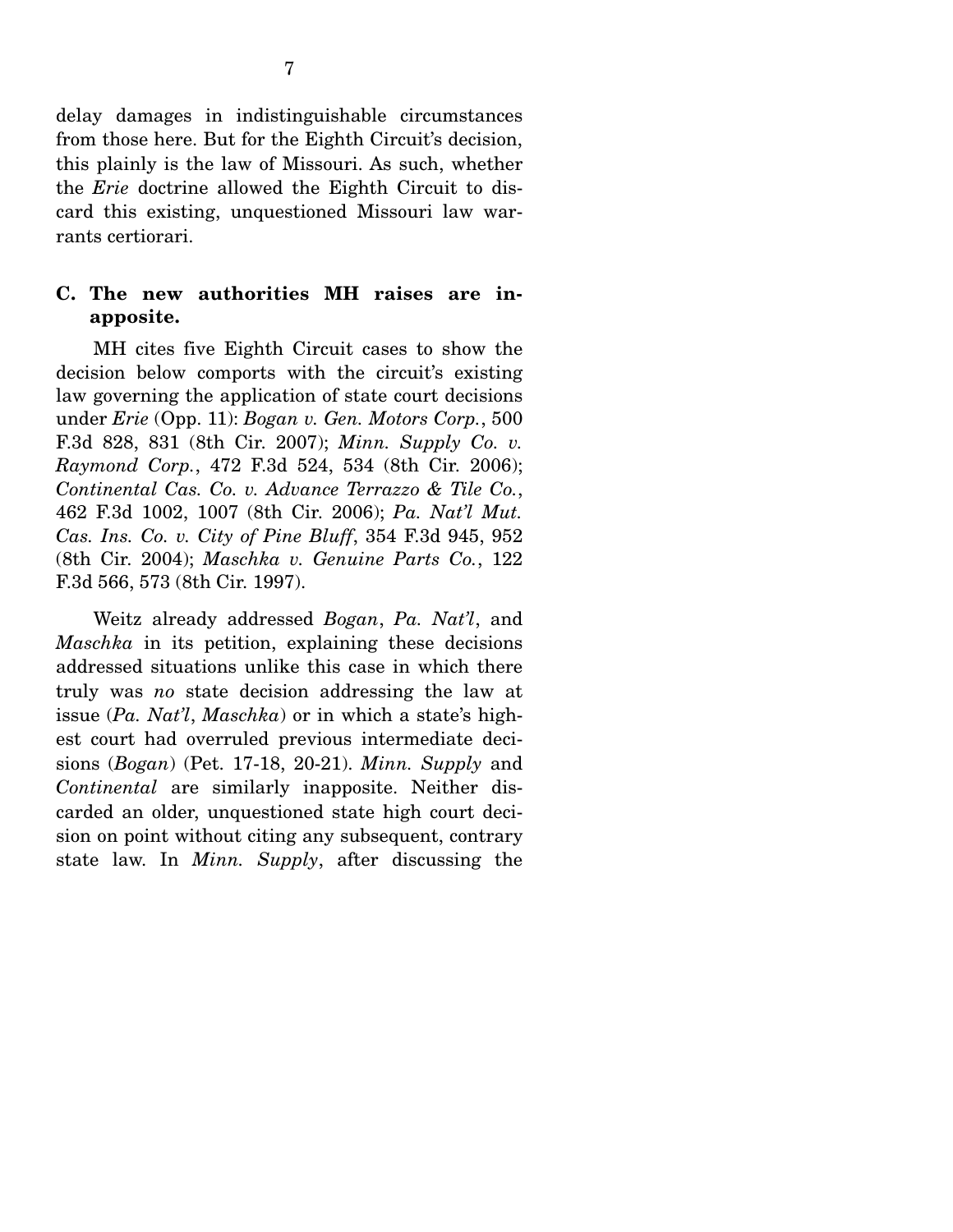present law of Minnesota in detail, the Eighth Circuit found and followed controlling, recent Minnesota law on point, holding in the process (unlike the decision below) that intermediate state appellate court decisions are followed when there is no conflict with the state's highest court. 472 F.3d at 534-35. The court did the same in *Continental*. 462 F.3d at 1007-09. Neither decision bears any resemblance to the opinion below.

 Finally, MH invokes several Eighth, First, and Seventh Circuit decisions involving and applying the "standard for determining state law, in the absence of a state supreme court decision on the subject," to argue the decision below does not create a circuit split (Opp. 13-15): *Ventura v. Titan Sports, Inc.*, 65 F.3d 725, 729-30 (8th Cir. 1995); *B.B. v. Continental Ins. Co.*, 8 F.3d 1288, 1291 (8th Cir. 1993); *Jackson v. Anchor Packing Co.*, 994 F.2d 1295, 1302-04 (8th Cir. 1993); *Hardy v. Loon Mtn. Recreation Corp.*, 276 F.3d 18, 20 (1st Cir. 2002); *Stratford Sch. Dist., S.A.U. #58 v. Empl. Reinsurance Corp.*, 162 F.3d 718, 720 (1st Cir. 1998); *Noonan v. Staples, Inc.*, 556 F.3d 20, 32 (1st Cir. 2009); *Vigortone AG Prods., Inc. v. PM AG Prods., Inc.*, 316 F.3d 641, 644 (7th Cir. 2002).

 As Weitz explained in its petition (Pet. 15-16), no circuit split exists over the standard of divination to be applied when there is no "state supreme court decision on the subject," as in all these decisions where there truly was *no* state high court decision addressing the respective questions at issue. As the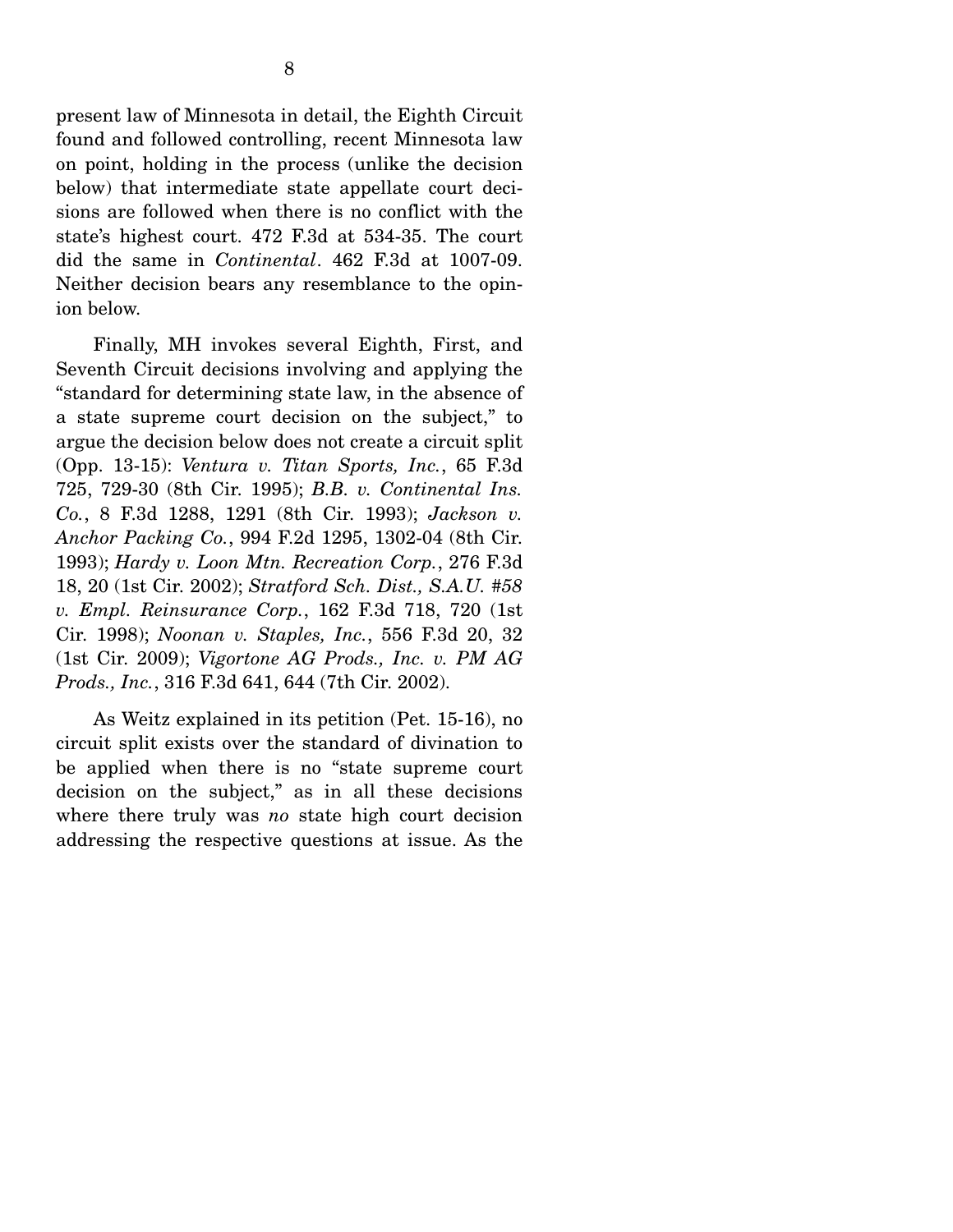Eighth Circuit recognized, however, that simply was not true here: it held *Moore did* address the question at issue (and without any subsequent supersession under Missouri law), just not to its liking (App. 9-11).

 As Weitz further explained in its petition, no other court facing this situation ever has done anything other than apply that existing, unquestioned law (Pet. 29-31) (citing *Bernhardt v. Polygraphic Co. of Am., Inc.*, 350 U.S. 198, 205 (1956); *In re Ryan*, 851 F.2d 502, 509-10 (1st Cir. 1988); *Gilstrap*, 998 F.2d at 561-62; *Delta Air Lines v. McDonnell Douglas Corp.*, 503 F.2d 239, 245 (5th Cir. 1974); 19 Charles A. Wright, Arthur R. Miller & Edward H. Hooper, FED. PRACTICE AND PROCEDURE § 4507). MH does not address or even cite any of these authorities. Instead, it insufficiently rests on a patently flawed supposition that the Eighth Circuit held *Moore* was distinguishable and not the law of Missouri. The Eighth Circuit plainly did no such thing. MH's argument is without merit.

 Whether changes in existing state law still should be left to the state's own authorities, as every application of the *Erie* doctrine until the decision below has recognized, is a nationally important question warranting certiorari.

--------------------------------- ---------------------------------

9